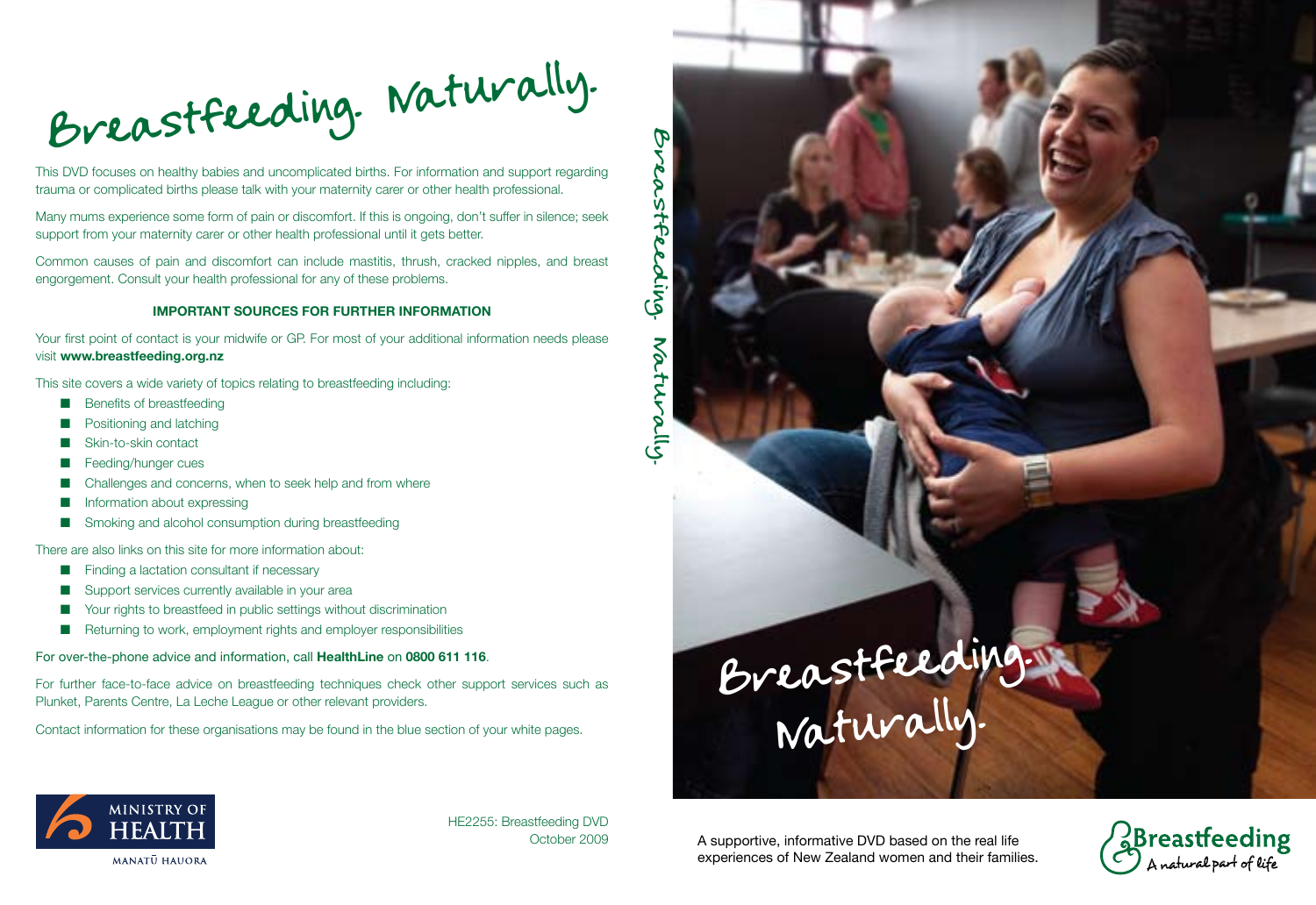### **Menu Running time: Approximately 40 MINUTES**

| <b>Chapter 1</b> | <b>Preparing for Birth</b>                                                             |
|------------------|----------------------------------------------------------------------------------------|
|                  | Introduction                                                                           |
|                  | Health benefits of breastfeeding and how it helps protect from infections              |
|                  | Planning for breastfeeding.                                                            |
| <b>Chapter 2</b> | <b>Birth - Initiating Early Feeds</b>                                                  |
|                  | The first breastfeeds                                                                  |
|                  | The importance of skin-to-skin contact.                                                |
| <b>Chapter 3</b> | A Good Latch - Early Days                                                              |
|                  | Practical advice and approaches to establishing breastfeeding                          |
|                  | The art and science of a good latch                                                    |
|                  | What to expect - dealing with early difficulties.                                      |
| <b>Chapter 4</b> | <b>Managing Challenges</b>                                                             |
|                  | Practical explanations and solutions to common breastfeeding challenges.               |
| <b>Chapter 5</b> | <b>Out and About</b>                                                                   |
|                  | Getting out and about with baby.                                                       |
| <b>Chapter 6</b> | For Partners, Family and Supporters                                                    |
|                  | Ways others can help make breastfeeding easier and more enjoyable for<br>mum and baby. |
| <b>Chapter 7</b> | <b>Returning to Work</b>                                                               |
|                  |                                                                                        |

Planning with your employer to return to work and continue breastfeeding.





**Acknowledgements** The Ministry of Health would like to thank all of the individuals, families and supporters who were involved in the making of this DVD. This resource was produced by Top Shelf Productions Ltd, PO Box 9109, Wellington 6141.